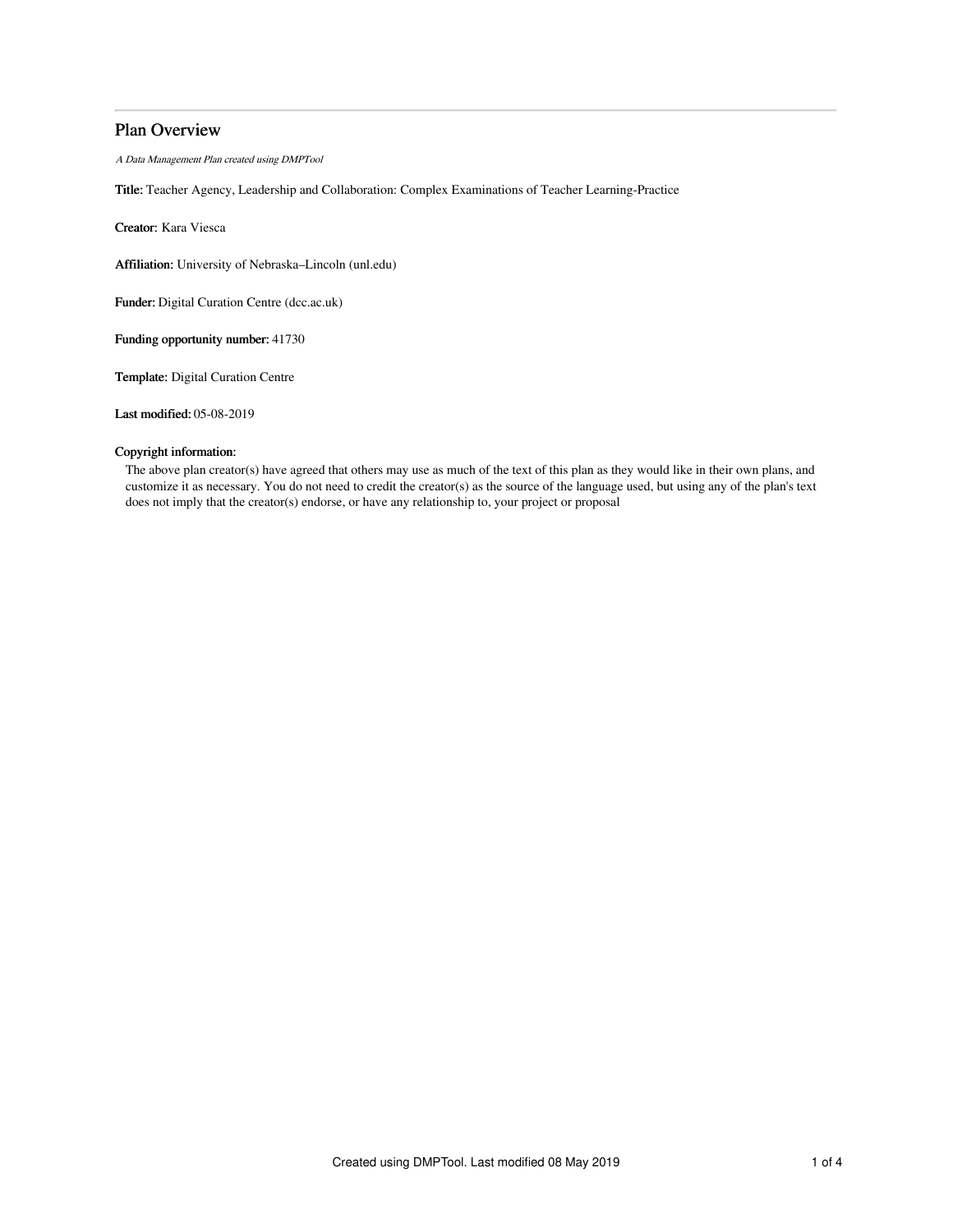# Teacher Agency, Leadership and Collaboration: Complex Examinations of Teacher Learning-Practice

# Data Collection

## What data will you collect or create?

To answer our overarching research question of:

What does teacher learning look like (e.g., impact, outcomes, perspectives and experiences of teachers, relationships across and to additional malleable factors, etc.) when teacher *agency*, *leadership* and *collaboration* are foundational and organizing factors in professional learning experiences?,

our mixed-methods data collection plan includes common data collection protocols and approaches across each of the six local inquiry teams. Our study has three phases as described below.

Phase 1 - Capacity Building (February 2020-June 2021)

Instrumentation Finalization

For use in our larger study for data collection to begin in year 2, we will develop and finalize two survey/test instruments to be used with teachers.

- 1. An instrument that examines teacher knowledge, perspectives and experiences with agency, leadership and collaboration in professional learning. This instrument will be further referenced in this document as the TALC (Teacher Agency, Leadership and Collaboration) instrument.
- 2. An instrument that examines teacher knowledge, perspectives and experiences with elements of critical sociocultural pedagogy (as operationalized by the CREDE Standards for Effective Pedagagy) that facilitates communication in the classroom. This instrument will be further referenced in this document as the Communication Pedagogy Instrument.

Building off of Co-PI Hammer's successful and innovative approaches to measurement/instrument development (Hammer, Fischer & Koch-Priewe, 2016; Ehmke, Hammer, Köker, Ohm & Koch-Priewe, 2018) and informed by Gitomer and Zisk's (2015) "Design Framework for Assessment and Validation of Teacher Knowledge" (p. 34), these instruments will be more than simple likert-scale surveys. They will utilize various approaches to meaningfully and complexly explore teacher knowledge, experiences and perspectives. To finalize these instruments we will collect data via cognitive interviews, work with expert panels, and engage in multiple rounds of testing instrument items/approaches. These data collection efforts will lead to the validation of reliable instruments to be utilized in our study during Phase 2. Each round of testing of each instrument will require at least 50 participants. Therefore we anticipate ~300 participants to help us finalize our instrumentation (~150 per instrument). These data will be collected online via Qualtrics and linked to a locally developed (at UNL) database (password protected and secure). We will also use a restricted access Box folder (at UNL) to store data relevant to this work (cognitive interviews, reviews from expert panel members, etc.). These formats for data collection and storage allow for sharing across our multi-institutional team as well as long-term access to the data. This is true for all of the data descibed in this data management plan.

#### Interrater Reliability

In order to collect observation data that speaks to each other across the six local inquiry teams, each Co-PI, local teacher collaborator and local research team member (this includes anyone who will participate in the collection of observation data across the study) will need to successfully participate in inter-rater reliability efforts during Phase One regarding the observation tool based on the Six Standards, the Standards Performance Continuum Plus (SPC Plus) (Doherty, Hilberg, Epaloose, & Tharp, 2002; Teemant, Leland, & Berghoff, 2014). These efforts require participation in online meetings, ratings of online videos collaboratively as well as collaborative visits to local classrooms to test out the use of the SPC Plus. Co-PI Teemant has established supports for developing interrater reliability that we will utilize along with an online test (which includes classroom scenarios and clips of practice). Each member of our team will have to take the inter-rater relibability test regarding the SPC Plus to generate the data we need to ensure interrater reliability. This test will be completed online via qualtrics and the data will be stored in our project database at UNL. Needs Assessments

In order for our local inquiry teams to successfully design plans for professional learning around the Standards for Effective Pedagogy to begin in Phase 2 (that have teacher agency, leadership and collaboration as foundational and organizing factors), we will develop and implement a needs assessment for each inquiry team to locally utilized to collect data that will inform us of important contextual information around current professional learning practices and policies as well as opportunities and contraints for teacher agency, leadership and collaboration in professional learning. These data will be collected uniformly across the project, but the assessment/data collection protocol will be co-developed across the project leadership team using questionnaires, document analysis, observations of existing professional learning practices, and interviews with teachers and local professional learning leaders. The data will be collected both in-person and online and will be stored in our project database as well as in our project restricted access Box folder.

#### Phase 2 - Team-Based Mixed Methods Research

(Across three academic years: AY 2021-22, 2022-23, 2023-24)

Each year we will scale up. Year 1 of Phase 2 will include 6 inquiry teams with 10-15 participants each (n = 60-90). Year 2 of Phase 2 will double the amount of participants, building off of the leadership of teachers who paricipated in the previous year (n = 120-180). Year 3 will continue to double, also building off of the leadership of participants from the previous two years (n = 240-360). The sample sizes listed here are for intervention and will have matched sample sizes (or larger) of control.

For this study we will collect quantitative and qualitative data both regarding the context as well as perspectives of intervention (teachers who participate in the inquiry teams) and control (teachers who participate in local business-as-usual professional learning). Making this mixed methods study quasi-experimental, the intervention samples sizes will be matched (or be larger in size) with control group participants. In general the data we are collecting fall into one of the following categories:

- Survey/Test data (collected online via Qualtrics and our project database or in person via paper/pencil and entered into project database)
- Interviews (collected in person and video/audio taped then transcribed and stored in a restricted access Box folder)
- Observations of both K-12 classrooms and Professional Learning (collected in person, where possible video/audio recorded, transcribed and stored in a restricted access Box folder. Where video/audio is not possible, extensive written notes will be taken and stored in a restricted access Box folder)
- Artifacts (collected in person, online and via data transfer agreements). These include policy documents, relevant websites (district, school, etc.), publicly available data, student learning data collected by schools/districts, artifacts from learning contexts (both K-12 and professional learning; both teaching and learning artifacts from teachers and students), and images of classroom materials (no images will be taken of humans without their express written consent).

### Contextual/Control Data

These are the data we will collect annually to answer our overarching research question:

- TALC and Communication Pedagogy Instruments with control teachers (pre/post--at the beginning and end of the school year)
- Modified Tripod Survey (published via Measures of Effective Teaching project) to collect student perspectives on teaching across Local Education Agency (LEA) (including intervention teachers classrooms). If LEA has another student survey they use, we will explore the use of that survey rather than asking students to take an additional survey.
- Interviews with relevant building and district leaders regarding perspectives and experiences with professional learning, particularly as it relates to teacher agency, leadership and collaboration.
- Policy documents at state, district and school level regarding professional learning and student learning
- Publicly available data regarding student learning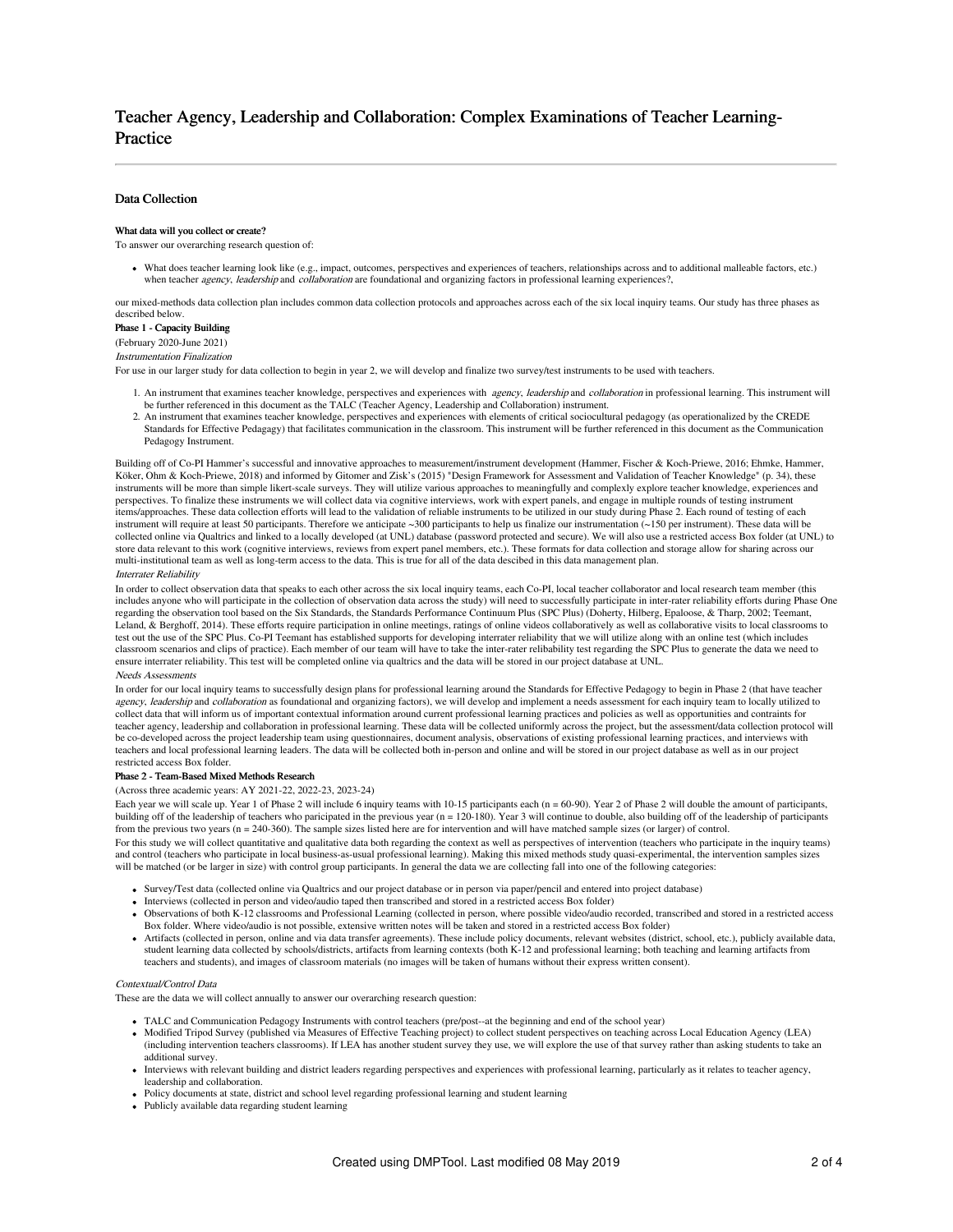- Observations of K-12 classrooms (using the SPC Plus) across schools where intervention teachers work (pre/post--at the beginning and end of the school year).
- Observations of professional learning (business as usual) in the LEA as appropriate.
- Artifacts related to observations of both K-12 and professional learning in LEA.
- School and district collected student learning data (content area standardized test scores, student demographic information and English language development test scores) shared via data transfer agreements (as a baseline). These data will need to be connected to the participants in our study (intervention teachers), but we will also want broader trends in the school/district so we will collect data from across the LEA.

#### Intervention Data

These are the data we will collect directly with the inquiry team participants (intervention teachers):

- TALC and Communication Pedagogy Instruments (pre/post--at the beginning and end of the school year)
- Interviews with teachers (beginning/mid year/end of year) to go in-depth on perspectives of teacher agency, leadership and collaboration in professional learning as well as to learn in-depth about each participants background, interests, perspectives, etc.
- $\bullet$  Observations using SPC Plus -- minimum of 4 observations across the school year (beginning of year and then every  $\sim$  2 months).
- Observations of Inquiry Team Professional learning events (could occur online, in-person, etc.--depends on what the inquiry teams develop in Phase 1).
- Artifacts related to observations of both classroom teaching and inquiry team professional learning events.

#### Phase 3 - Sustainability, Analysis and Dissemination

(June 2024-January 2025)

This phase will have minimal data collection, but a plan and process will be designed during Phase 2 to follow up on sustainability practices during the final phase of the project. We anticipate that this will include questionnaires and brief interviews with teachers and local stakeholders in the LEA.

#### How will the data be collected or created?

The data described above will be collected using agreed upon standards and methodologies. Each Co-PI on this project has already collaborated on a large-scale interdisciplinarly professional learning project (ICMEE, see <https://cehs.unl.edu/icmee/>) and has experience collaborating to co-plan and implement data collection standards. We already have experience collaboratively collecting data via a database linked to qualtrics as well as sharing data via restricted access Box folders. Our process is to collaboratively design our approaches to naming files and folders as well as what is stored where. As we co-construct these agreements, we also have a process of keeping a file where all the information is stored to ensure each team member has the tools and resources necessary to follow agreed upon protocols. We seek to limit confusion by having one main folder where information about procedures and policies can be accessed. This folder is separate from the folder where we store data. Further, we meet regularly online and record our meetings, which allows us to revisit conversations and agreements as necessary. We have a successful track record of working together to share locally collected data while also adhering to collectively designed approaches and standards in that data collection. Of utmost importance is our adhearance to IRB protocols and plans as well as any agreements we put in place with LEAs around data collection. For instance, when we meet for our online meetings, we only discuss research participants by their pseudonyms or codes.

## Documentation and Metadata

#### What documentation and metadata will accompany the data?

When we get data from districts (student data) we will need documentation and metadata to ensure we can work with the datasets. However, we will not need or ask for student identifiers. These are the only data that we will not be generating ourselves. For the data we generate ourselves, we will keep documentation in order for our data to be useable across our large research team, but also potentially for secondary anlysis, if appropriate.

#### Ethics and Legal Compliance

#### How will you manage any ethical issues?

We will collect all data following approved plans and procedures from UNL's IRB as well as under the guidelines and approvals of each LEA where we are collecting data. We have a long history of doing this kind of research and always work with our participants to ensure that their privacy and identity is protected. Phase 1 of our project is an important phase for getting all of the necessary approvals in place and planning for how we will recruit and gain consent for research participation. We have a long established process of using pseudonyms and codes to store data as well as discuss research participants work and will continue that in this project. In order to project sensitive data (any data that has identifiers) we will have a secure project database as only store sensitive data in our restricted access Box folder.

#### How will you manage copyright and Intellectual Property Rights (IP/IPR) issues?

The data will be owned by UNL with agreements to our subawarding instititutions around data access and co-ownership. We will work with our attorneys at UNL to manage any copyright or Intellectual Property Rights issues that may arise. If it is useful and reasonable to make our data available to a third-party or licensed for reuse, we will work with our attornerys to set a strong plan in place.

### Storage and Backup

#### How will the data be stored and backed up during the research?

We will build a password protected database to ensure the data is stored in a safe and protected way. This is already our practice and is working very well. We will also use existing university resources such as Box to have restricted access box folders where our data can be backed up and shared across our proejct team securely.

#### How will you manage access and security?

Our database will be developed to be password protected and only research team members will have access to the data stored there. We can even make it so that only some people have access to identifying information and others do not (depending on their role in our research team). Between our database and restricted access Box folders, we can ensure that the data is protected and only those who should have access will have access (our research team members).

# Selection and Preservation